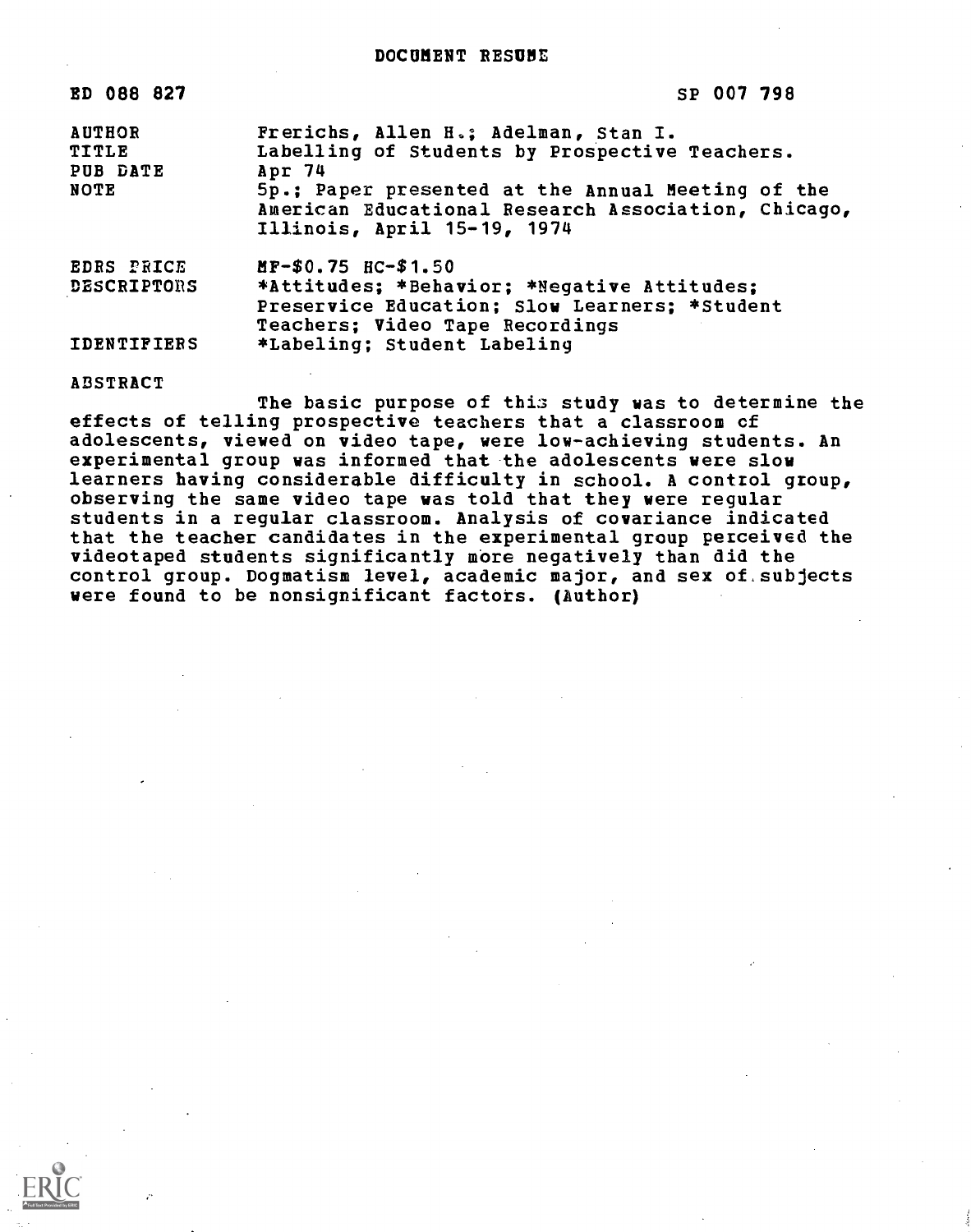## Labelling of Students

by

### Prospective Teachers

**U.S. DEPARTMENT OF HEALTH,<br>
EDUCATION & WELFARE<br>
NATIONAL INSTITUTE OF<br>
BOUCATION AND BOUCATION OF THIS<br>
DOCUMENT HAS BEEN REPRO<br>
DUCED EXACTLY AS RECEIVED FROM<br>
THE PERSON OR ORGANIZATION ORIGINAL THE PERTENT OF NICESSAR** 

by

Allen H. Frerichs

Professor of Education

Northern Illinois University DeKalb, Illinois

and

Stan I. Adelman

Assistant Professor

Hartwick College Oneonta, New York

Presented at AERA Meeting in Chicago, Illinois

Session: Teacher Expectations (Critique, Division C) 19.10 at 10:35 on April 18, 1974

ERG 007 798

I 1

ED 088827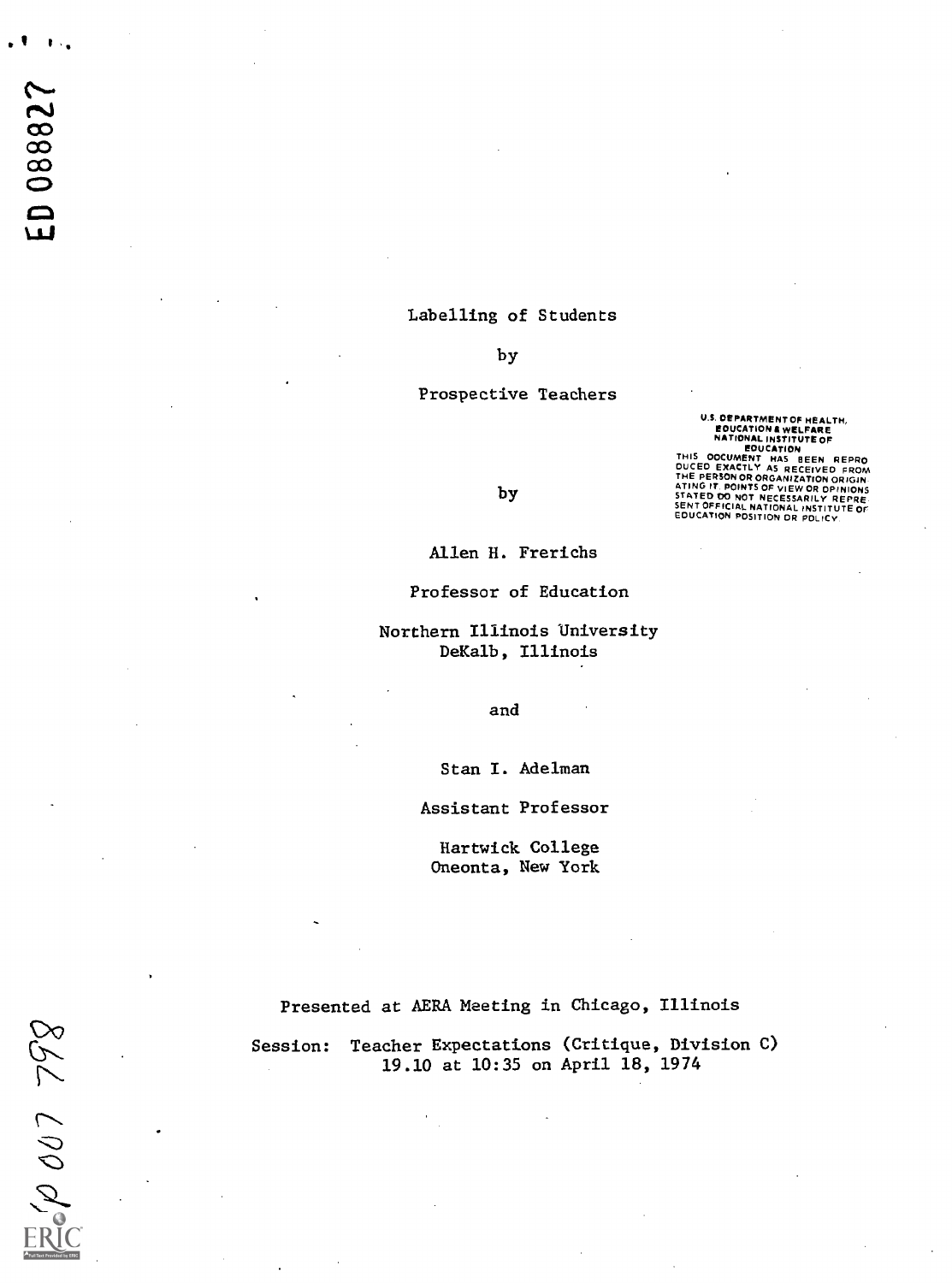#### OBJECTIVES

The basic purpose of this study was to determine the effects of having prospective teachers being told that a classroom of adolescents, viewed in videotaped sequences, are low achieving students who have considerable difficulty in school.

Evidence indicates that educators are inclined to label students on academic, emotional and social behavior. Does this labelling also occur with college students who profess to be future teachers? It was hypothesized that teacher candidates would perceive on a videotape a "normal" class differently than a "low ability" group. It was also theorized that open minded subjects would be less inclined to label students than their more closed-minded counterparts.

#### THEORETICAL FRAMEWORK

The issue of labelling, defined as the process which consists of describing a specific group of persons, attracted considerable attention with the Rosenthal and Jackson (1968) study. They developad the thesis that teachers' expectations produce corresponding results in their students. Using elementary school age children as subjects, teachers were told that selected students were likely to show an "academic spurt." The labelled children significantly outgained the control (unlabelled) group in academic achievement. In a follow-up study, Finn (1972) suggested that the labelling process does not necessarily lead to differential student achievement. A critical first step must occur; namely, that data about students must affect the attitudes of the teachers toward those labelled. This study analyzed this portion of Finn's construct.

It was noted that previous labelling studies focused on teachers. However, labelling, if it occurs, may also be associated with prospective teachers, and it would be more meaningful to deal with this issue before subjects enter the profession.

Results of past research also indicated the labelling phenomena could be a function of personality development. This view appeared relevant in terms of the dogmatism thesis offered by Rokeach (1960). He proposed that dogmatism is consistently supported as a critical factor in predicting the differences between the behavior of open-and closed-minded individuals.

#### **METHODOLOGY**

The treatment variable was the attitudes that prospective teachers held toward a videotaped low ability high school class of tenth graders.. The 252 future teachers were divided into an experimental and control group. Thirteen classes of students participated. Since the subjects were randomly assigned by class section, one treatment category contained an extra section of subjects. Only the experimental group was informed that the adolescents shown on the videotape were slow learners or low ability students. The control group watched the same videotape, but were told that these youth were "regular students in a normal classroom." All the subjects were asked to view the 35 minute videotape containing 20 classroom episodes or "happenings." Following each of these 1-to 3 minute scenes, the subjects were asked to respond to written questions on a scale, Attitude Toward Students Scale (ATSS), which was constructed specifically for this .study.

In addition to analyzing the effects of labelling, the relationships between expressed attitudes and other selected factors were investigated. Together with treatment, these factors were the independent variables analyzed by this study. The four main effects variables were: 1) treatment, 2) sex, 3) academic major, 4) subject dogmatism level, as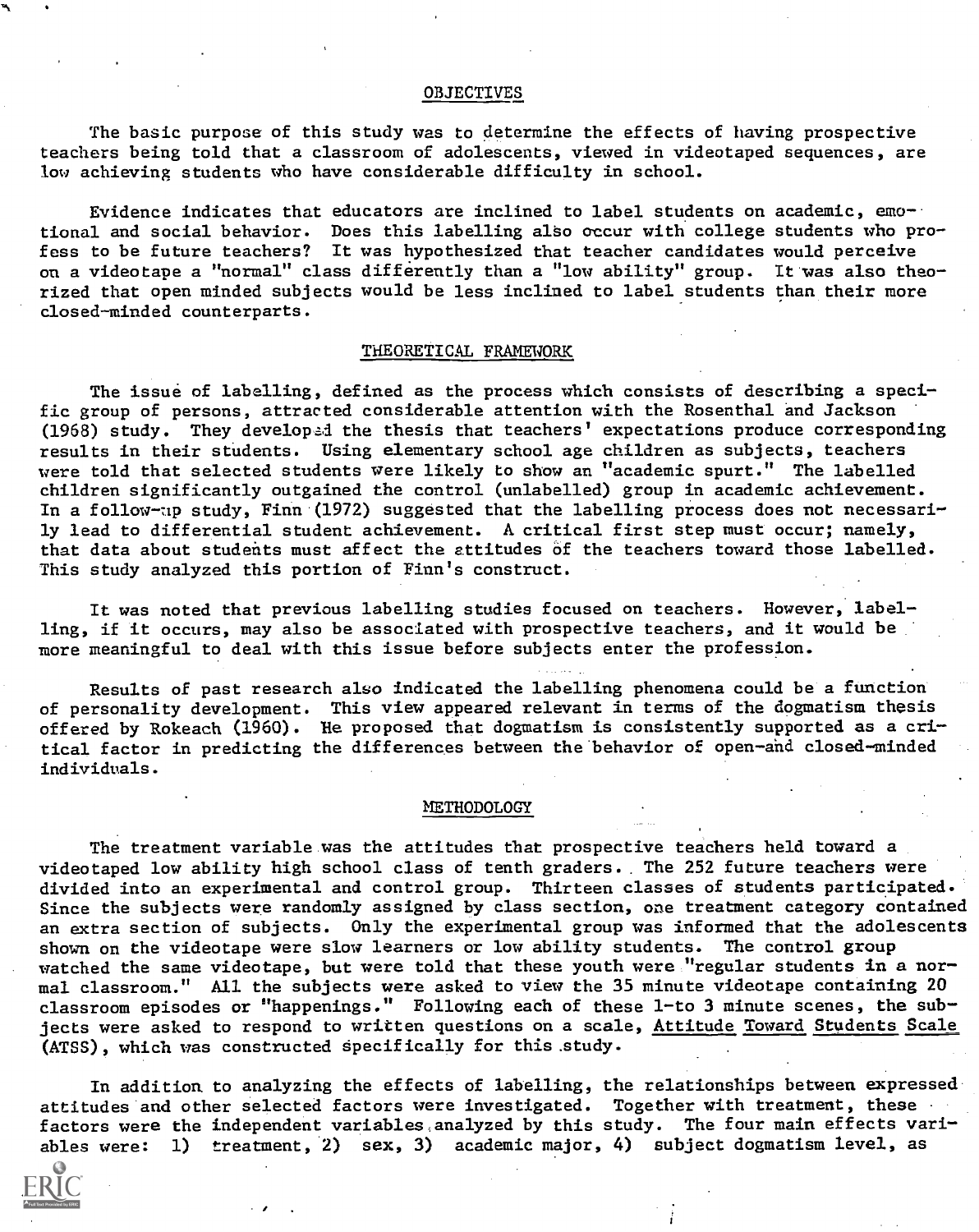measured by the Rokeach Dogmatism Scale (DS). The subjects were placed into one of two DS groups, based on whether the subjects scored above or below the mean in this study.

The effects of these variables were analyzed by a four-way analysis of covariance (ANCOVA). Additionally, two co-variates, subject age and grade point average, were tested. Attitudes expressed toward the high school pupils, as measured by the scale developed for this study, was the dependent variable. The probability level required for significance was .05.

# DATA SOURCES

## Data Producing Sample

The 252 subjects were upper division (junior and senior) undergraduates at Northern Illinois University. They were enrolled in their first professional course for which six semester hours of credit is awarded. They had expressed the desire to become secondary school teachers and met the College of Education requirements to enter the professional education programs.

# Attitude Toward Students Scale (ATSS)

To measure the attitudes of the subjects toward the students shown on videotape, a 20 item scale based on a like number of classroom episodes was constructed. The videotaped students were high school sophomores in a low ability "track" social studies class. They were videotaped for three consecutive days, and the tapes from these sessions were analyzed for incidents about which items for the ATSS could be formulated. Since the 20 taped scenes presented only selected samples of the class activity, the subjects had to speculate on the behavior of the videotaped students mostly from what they expected that a low ability high school youth would do next. Each of the 20 items provided negative and. positive response alternatives to perceived student behavior. The uncorrected split-half reliability of the ATSS was .567. Corrected to full test, this figure was .723. While no objective measure of the validity of the ATSS has been made, evidence from related studies (Rosenthal and Jacobson, 1968: Swan, Frerichs, and Mueller, 1970) suggests that when pupils are labelled as slow learners, attitudes toward them become more negative.

## Dogmatism Scale (DS)

The Dogmatism Scale developed by Rokeach (1960) is a 40 item, forced choice, self report instrument. The primary purpose of the scale is to measure differences in open and closed minds among individuals. Rokeach examined various characteristics of open and closed systems and then devised statements to test these characteristics. For this study, the uncorrected split-half reliability estimate for the DS was .537. Corrected to full test, this figure was .699. Rokeach's evidence of validity of the DS is based largely on comparing supported Rokeach's evidence of validity.

#### RESULTS

The results of the four-way ANCOVA presented on Table 1. It is noted that the treatment variable was statistically significant at the .01 level. The experimental group, who were presented the low ability label viewed the adolescents on the videotape more negatively than the control group who saw the videotape as a normal classroom setting. On the basis of responses to items on the ATSS, the experimental subjects tended to view the slow learners as less responsible, having less self control, more prone to rudeness, and showing less

 $\boldsymbol{i}$ 

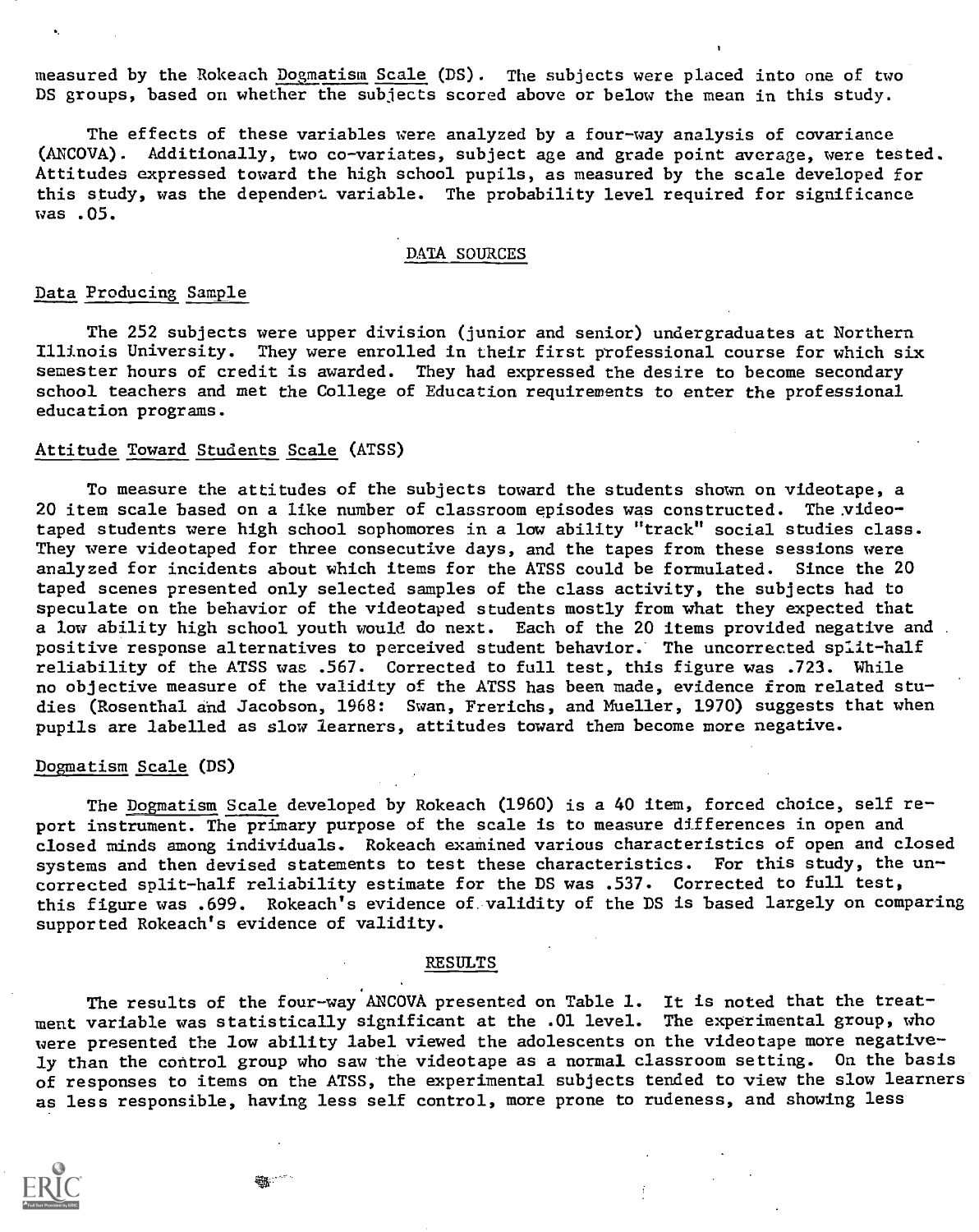capacity to engage in abstract (formal operations) level of discussion.

The other variable which was statistically significant was grade point average. GPA was a significant (p  $\lt.05$ ) covariate of the attitude of the attitude scale (See Table 1). The correlations value between GPA and ATSS showed a positive relationship between GPA and expressed attitudes: the higher a subject's GPA, in general the more negative his attitude recorded on the ATSS.

It is observed on 'Table 1, that none of the other variables tested were statistically significant. It was theorized that the open-minded individual as measured by the Dogmatism Scale would be less prone to label students. Yet, the experimental and control groups had almost identical scores on this scale.

### IMPORTANCE OF STUDY

A critical factor in preparing elementary and secondary school teachers is in the area of having teachers and future mentors become more sensitive to labelling students. In fact, educators at all levels foster labelling when ascribing to students titles such as gifted, dull-normal, educationally disadvantaged, creative and delinquent prone. These terms are freely expressed with a paucity of supporting data. Labelling becomes more serious when it is applied to youth who find schools a place of frustration and limited success.

Previous research indicated that teachers labelled students, and this study gave evidence that this behavior is also characteristic of the prospective teachers who participated in this experiment. It would appear that the issue of labelling could be most profitable studied while they are enrolled in their teacher education program. Again, this study points out the need that teacher candidates must be more aware of the problems that the low achieving youth face in the typical classroom. A distressing finding in the study was the negative attitude toward the videotaped students by the higher GPA students.

Lastly, this experiment may point out the advantages of using television in ferreting out some hitherto hard-to-reach attitudes of teacher candidates. The stimulus of television may elicit attitudes that more conventional procedures were unable to identify.

#### \*\*\*\*\*BIBLIOGRAPHY\*\*\*\*\*

Finn, J.D. "Expectations and the Educational Environment." Review of Educational Research, 1972, 42, 387-410.

Rokeach, M. The Open and Closed-mind: Investigations Into the Nature of Belief Systems and Personality Systems. New York: Basic Books, 1960.

Rosenthal, R. & Jacobson, L. Pygmalion in the Classrooms. New York: Holt, Rinehart, and Winston, 1968,

Swan, H.A., Frerichs, A.H. & Mueller, R.J. "Television, A Simulation Tool For Research." Educational Television, 1970, 2 (7), 6-7.